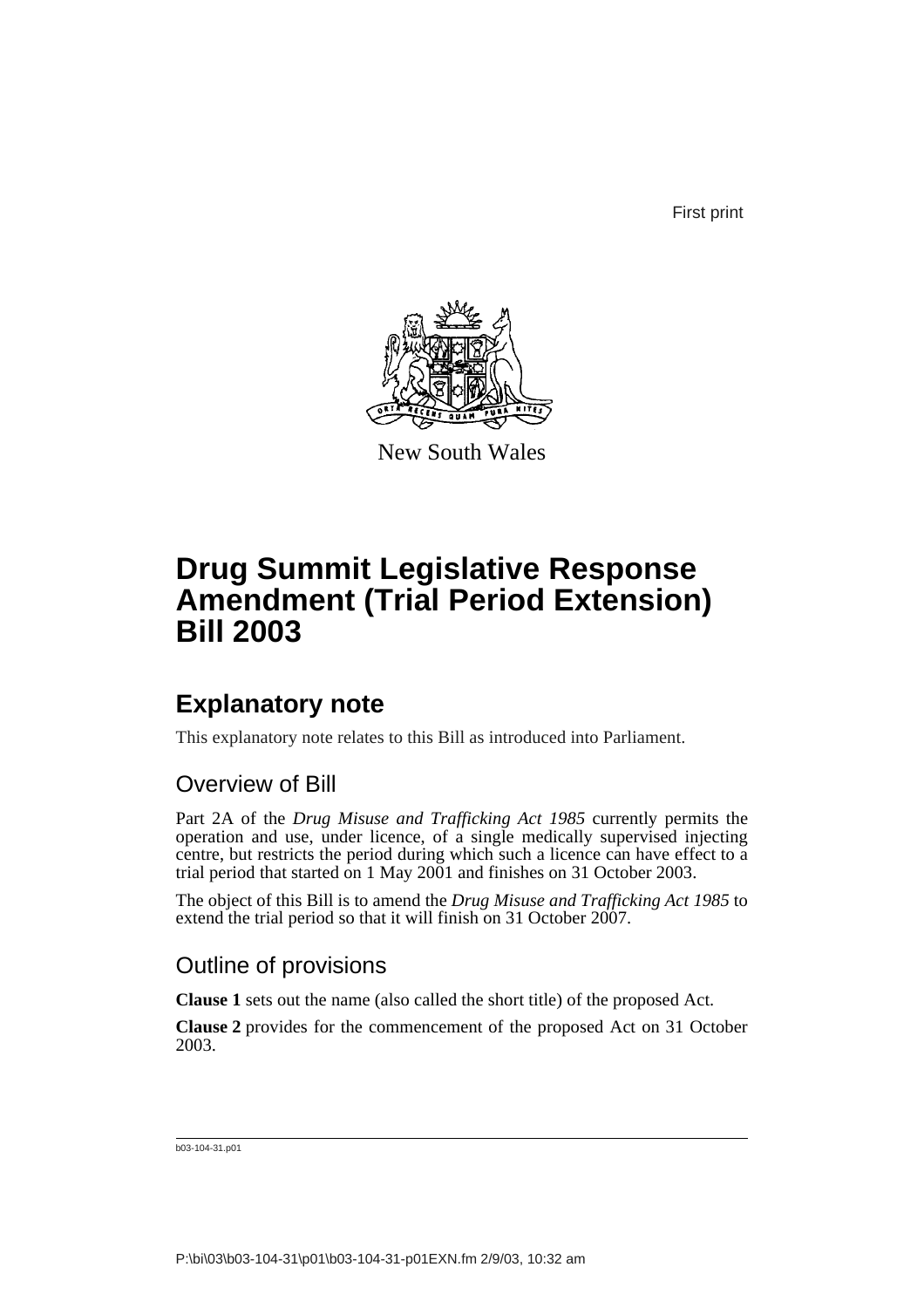Drug Summit Legislative Response Amendment (Trial Period Extension) Bill 2003

Explanatory note

**Clause 3** is a formal provision that gives effect to the amendments to the *Drug Misuse and Trafficking Act 1985* set out in Schedule 1.

### **Schedule 1 Amendments**

**Schedule 1 [1] and [2]** amend section 36A (1) so as to extend the trial period for which that section allows a licence to be issued under Part 2A. The trial period will now end on 31 October 2007 rather than on 31 October 2003. **Schedule 1 [5]** makes a consequential amendment.

**Schedule 1 [3]** amends section 36B (1) (a) so as to remove the requirement that the review into the operation and use of the licensed injecting centre relate only to the first 18 months of the trial period. **Schedule 1 [4]** requires that review and a statutory review of Part 2A to be completed by 1 May 2007.

**Schedule 1 [6]** amends section 36T to provide that the licence currently in force under Part 2A is extended for the whole of the extended trial period, and may not be challenged or called into question before any court or tribunal as a consequence of its term having been so extended.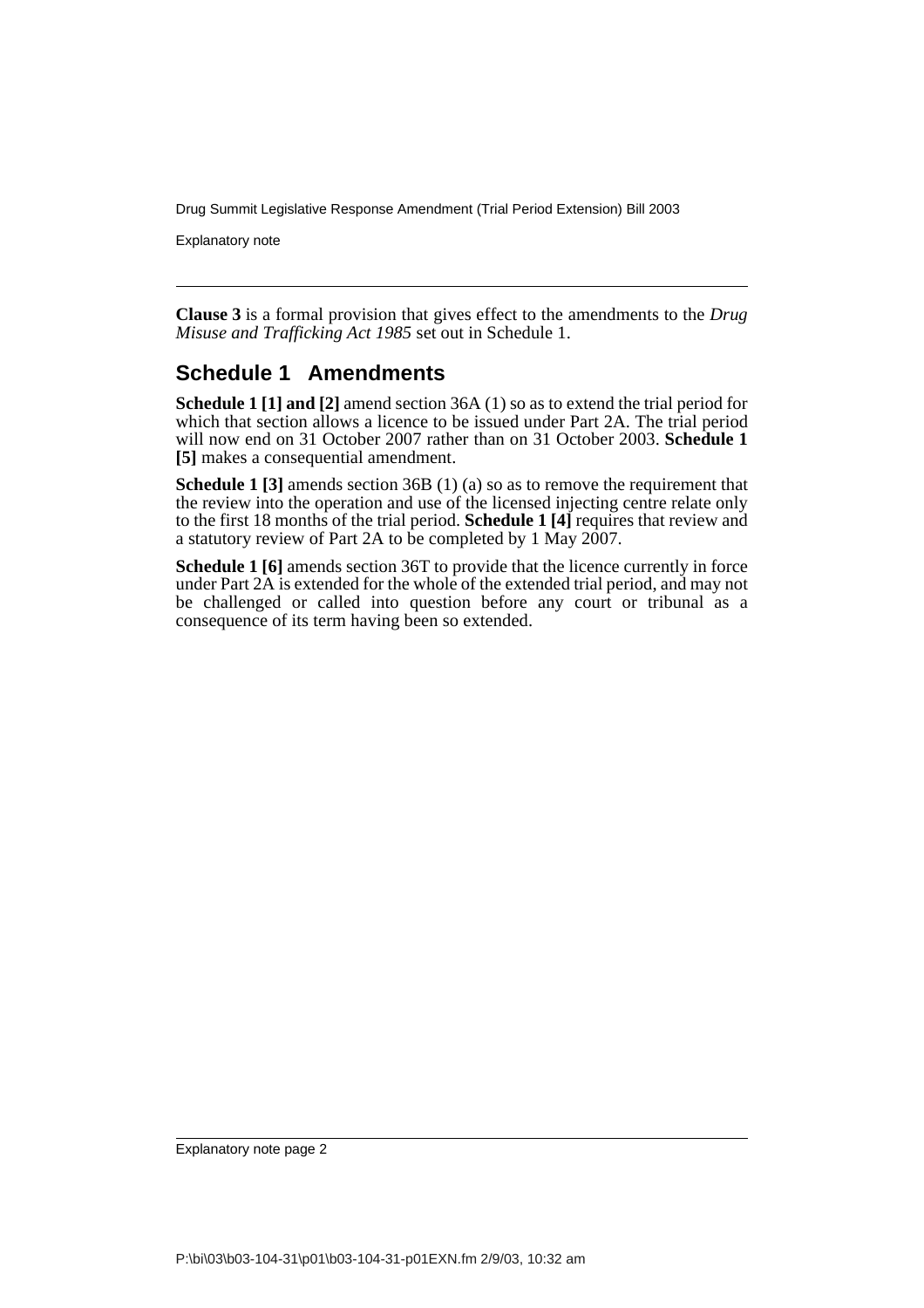First print



New South Wales

## **Drug Summit Legislative Response Amendment (Trial Period Extension) Bill 2003**

### **Contents**

|                                                             | Page          |
|-------------------------------------------------------------|---------------|
| Name of Act                                                 |               |
| Commencement                                                | $\mathcal{P}$ |
| Amendment of Drug Misuse and Trafficking Act 1985<br>No 226 | $\mathcal{P}$ |
| Schedule 1 Amendments                                       | 3             |

b03-104-31.p01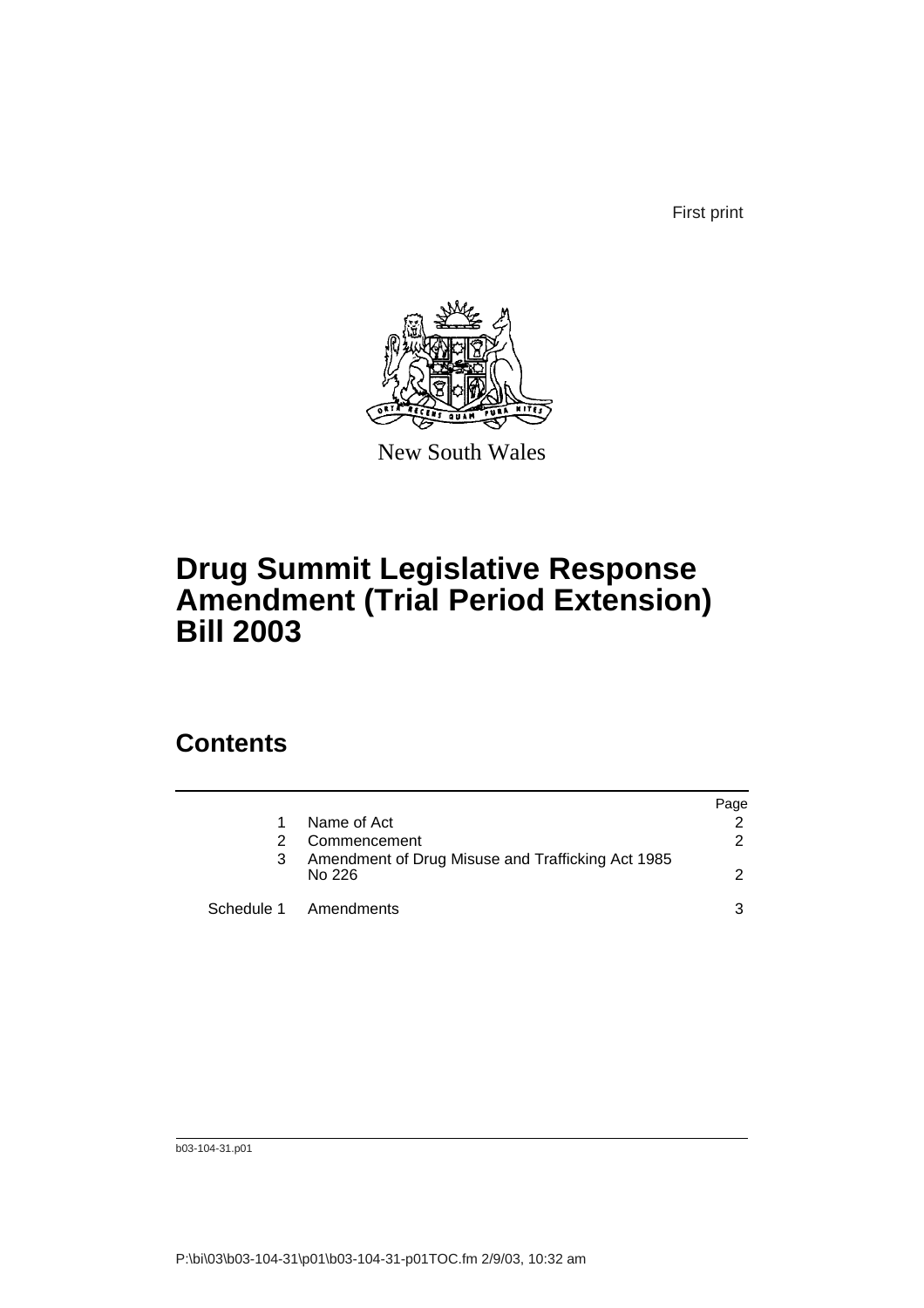Drug Summit Legislative Response Amendment (Trial Period Extension) Bill 2003

**Contents** 

Page

Contents page 2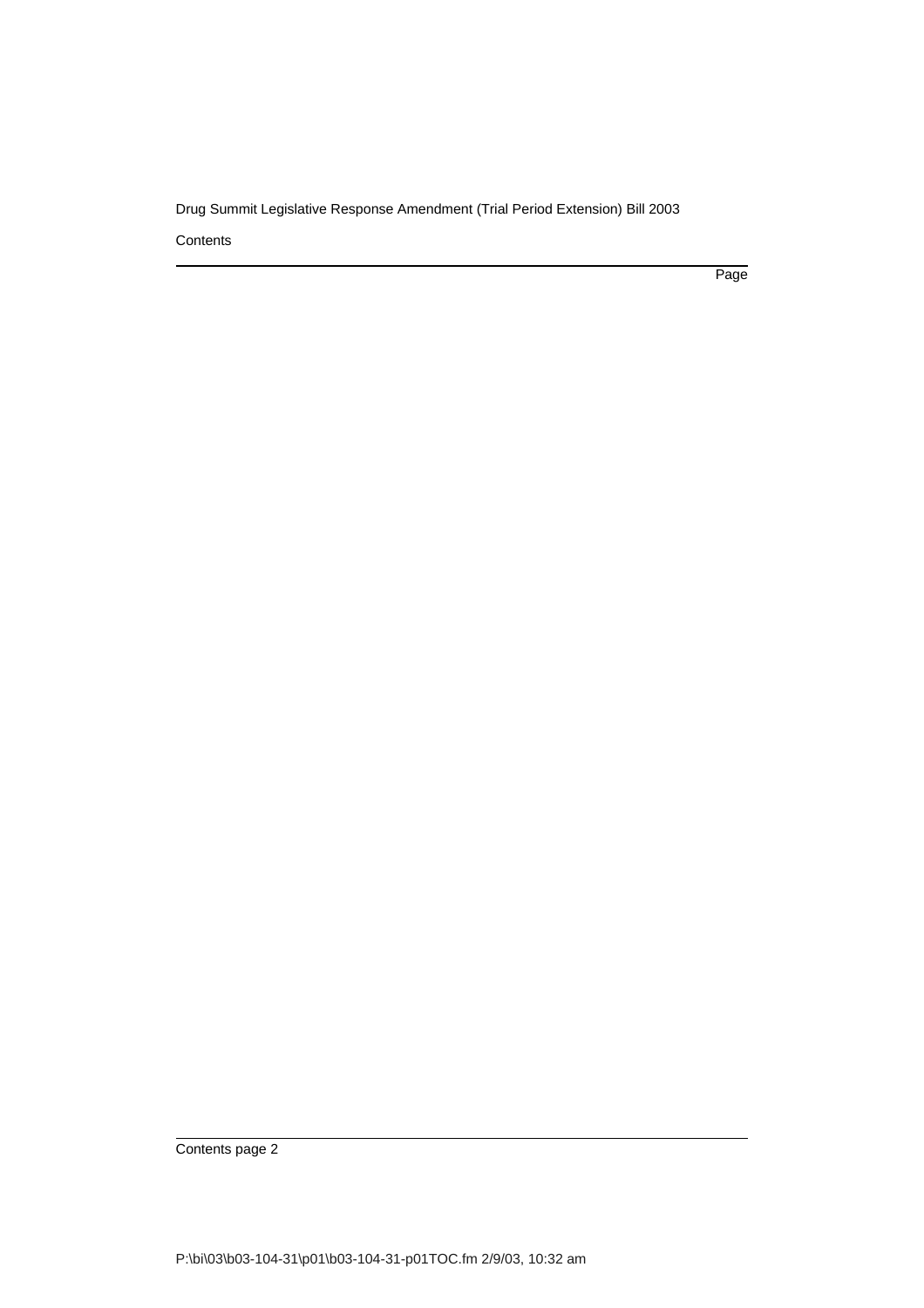

New South Wales

# **Drug Summit Legislative Response Amendment (Trial Period Extension) Bill 2003**

No , 2003

#### **A Bill for**

An Act to amend the *Drug Misuse and Trafficking Act 1985* so as to extend the trial period established under Part 2A of that Act for the operation and use of the injecting centre licensed under that Part; and for other purposes.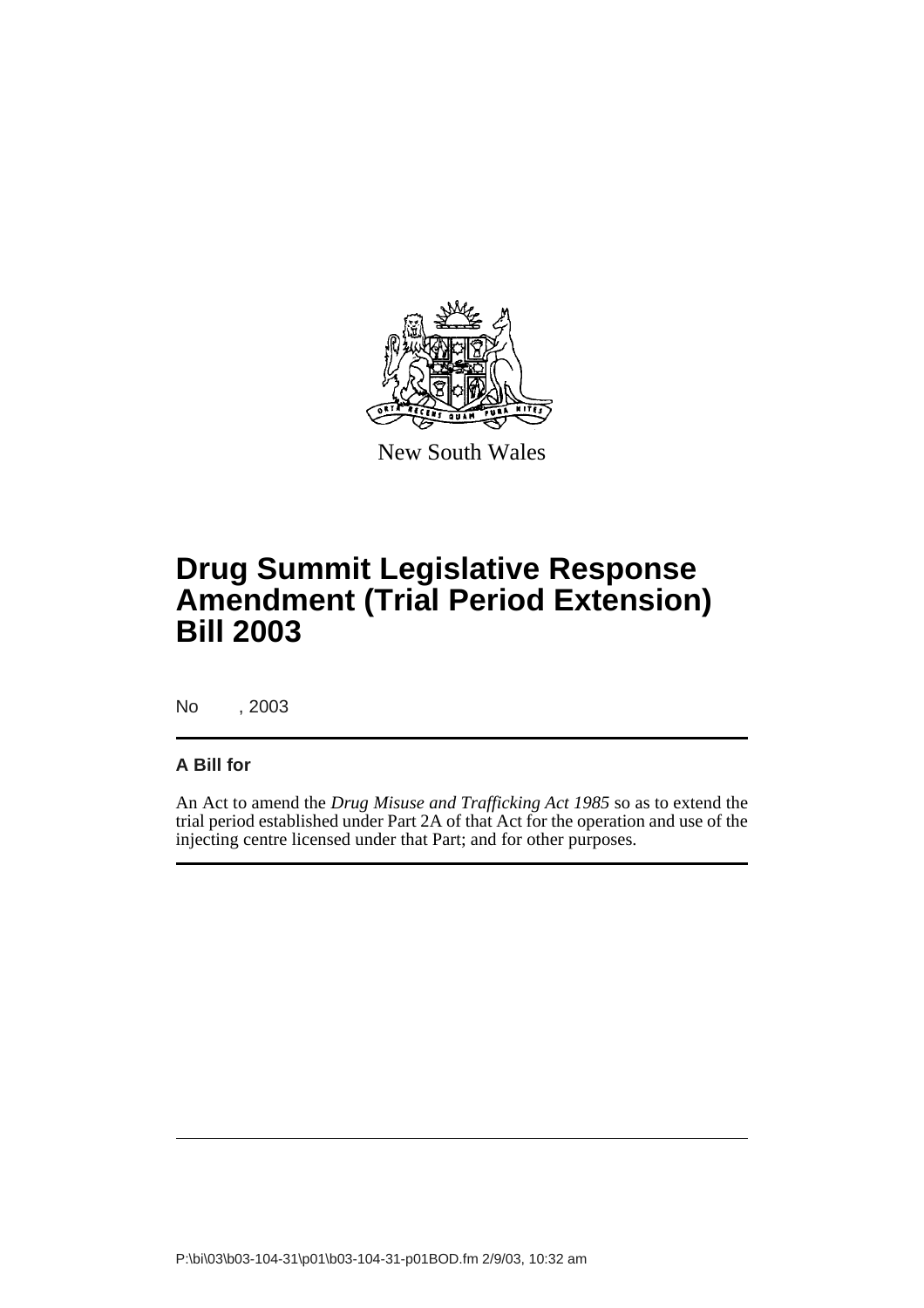<span id="page-5-2"></span><span id="page-5-1"></span><span id="page-5-0"></span>

|   | The Legislature of New South Wales enacts:                                                       |                     |
|---|--------------------------------------------------------------------------------------------------|---------------------|
| 1 | Name of Act                                                                                      | 2                   |
|   | This Act is the Drug Summit Legislative Response Amendment<br>(Trial Period Extension) Act 2003. | 3<br>$\overline{4}$ |
| 2 | <b>Commencement</b>                                                                              | 5                   |
|   | This Act commences on 31 October 2003.                                                           | 6                   |
| 3 | Amendment of Drug Misuse and Trafficking Act 1985 No 226                                         | 7                   |
|   | The Drug Misuse and Trafficking Act 1985 is amended as set out in<br>Schedule 1.                 | 8<br>9              |